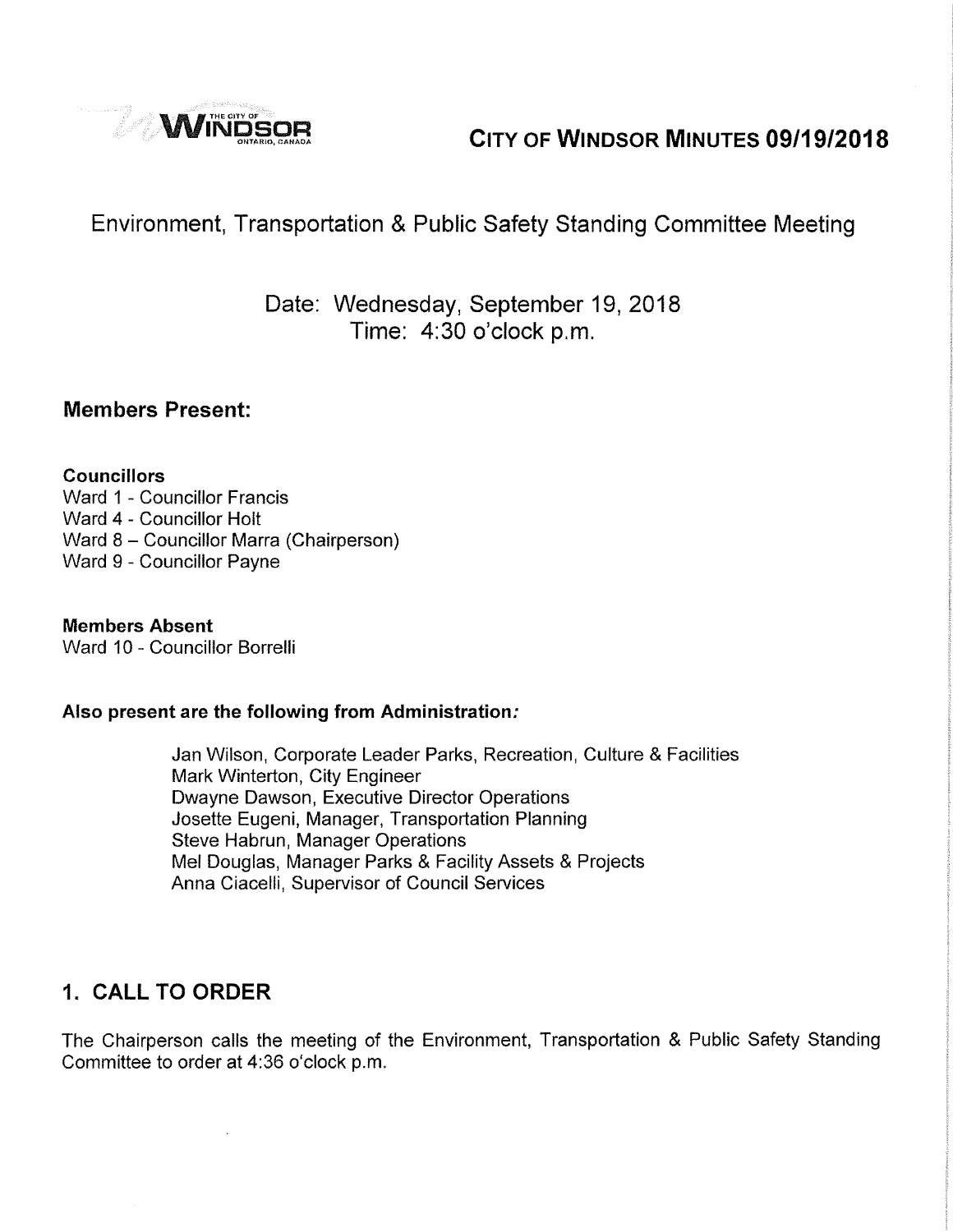# **Minutes**

**Environment, Transportation & Public Safety Standing Committee Wednesday, September 19, 2018 Page 2 of 6 Page 2 of 6** 

#### **2. DISCLOSURE OF PECUNIARY INTEREST AND THE GENERAL NATURE THEREOF**

None disclosed.

## **3. ADOPTION OF THE MINUTES OF THE ETPS STANDING COMMITTEE**

#### **3.1. Adoption of the Environment, Transportation & Public Safety Standing Committee minutes of its meeting held August 29, 2018**

Moved by: Councillor Francis Seconded by: Councillor Payne

That the Minutes of the Environment, Transportation & Public Safety Standing Committee meeting (excluding Transit matter items) held August 29, 2018 **BE ADOPTED** as presented. Carried.

Moved by: Councillor Francis Seconded by: Councillor Payne

That the Minutes of the Environment, Transportation & Public Safety Standing Committee meeting (Transit matter items only) held August 29, 2018 **BE ADOPTED** as presented. Carried.

Report Number: SCM 334/2018

#### **4. REQUEST FOR DEFERRALS, REFERRALS OR WITHDRAWALS**

None.

#### **5. COMMUNICATIONS**

None.

#### **6. PRESENTATIONS AND DELEGATIONS**

See item 8.3.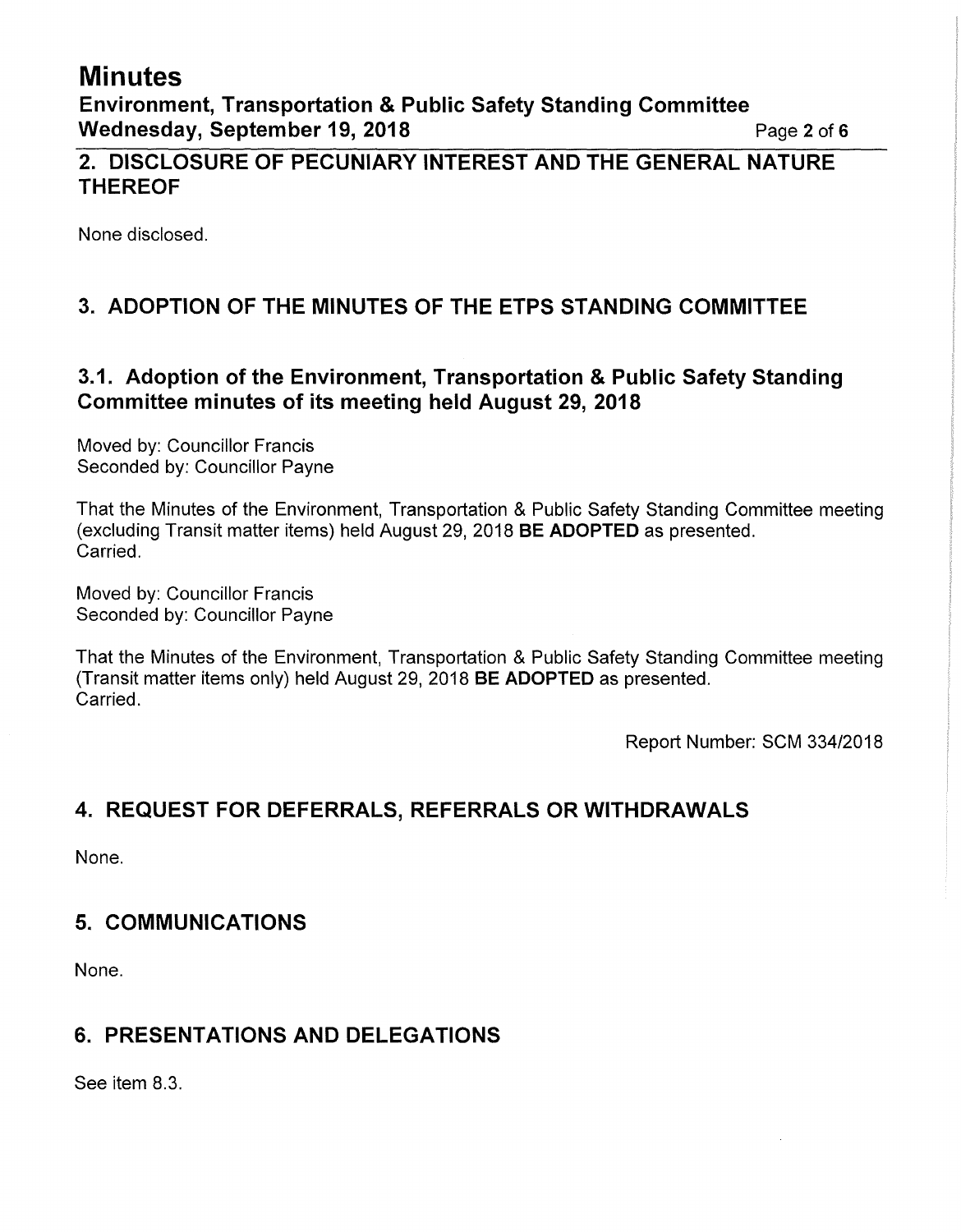#### **7. COMMITTEE MATTERS**

None.

#### **8. ADMINISTRATIVE ITEMS**

#### **8.1. CQG-2018 - Winter Control for Residential Alleys - CITY-WIDE**

Councillor Holt requests clarification regarding the percentage referred to in the administrative report regarding paved alleys. Administration indicates that during the winter paved alleys affect street parking as snow is not cleared in alleys, an increased number of people who parked in the alleys now park on the street.

Discussion ensues as to next steps and more information regarding costs to clear alleys. Administration will provide more detailed information as part of the overall snow removal review that will be coming back to Council during budget deliberations.

Moved by: Councillor Francis Seconded by: Councillor Payne

Decision Number: **ETPS 632** 

That report S 135/2018 dated August 13, 2018 entitled "CQ6-2018 - Winter Control for Residential Alleys" **BE RECEIVED** for information; and,

That winter control for residential alleys **BE INVESTIGATED** further as part of the complete winter maintenance review; and,

That information related to costs **BE PROVIDED** during the 2019 budget deliberation process. Carried.

> Report Number: S 135/2018 Clerk's File: SW2018

## **8.2. Response to CQ#42-2017 - Willistead Manor Perimater Fence -WARD 4**

Councillor Payne inquires whether a heritage expert is required for a fence replacement. Jan Wilson, Community Leader Parks, Recreation, Culture and Facilities appears before the Environment, Transportation and Public Safety Standing Committee regarding the administrative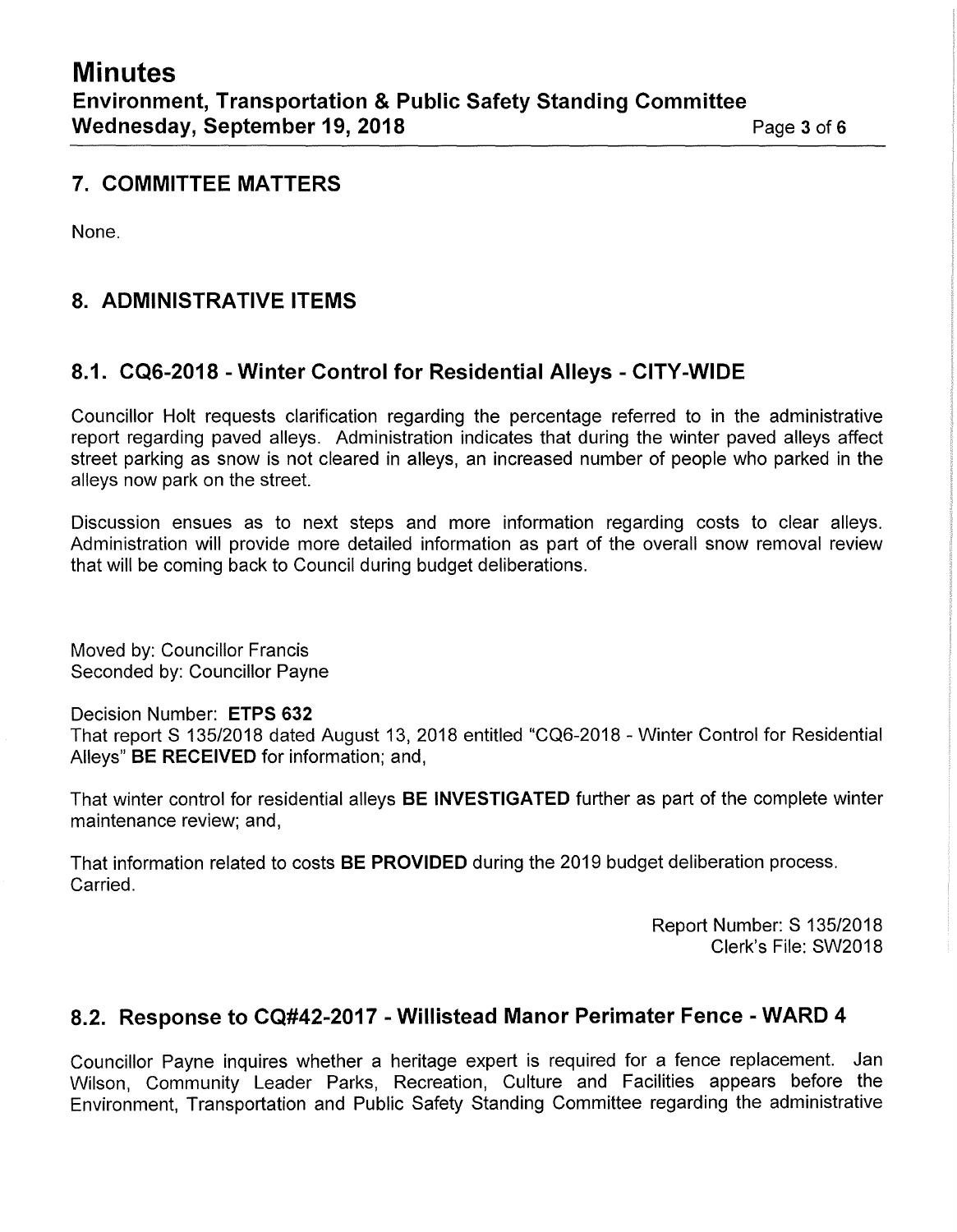### **Minutes Environment, Transportation & Public Safety Standing Committee Wednesday, September 19, 2018 Page 4 of 6 Page 4 of 6**

report Response to CQ42-2017 Willistead Manor Perimeter Fence and indicates that there have been similar situations at other heritage sites which require these experts to determine certain types of materials required to maintain the heritage integrity as well as certain specialized construction techniques that would be required to complete the repairs.

Moved by: Councillor Holt Seconded by: Councillor Francis

the main concerns and the second of the second company

#### Decision Number: **ETPS 633**

THAT the report of the Manager, Facilities, Assets & Projects dated August 30, 2018 entitled "Response to CQ42-2017 - Willistead Manor Perimeter Fence - Ward 4" **BE RECEIVED** for information. Carried.

> Report Number: S 147/2018 Clerk's File: SR2018

#### **8.3. CQ 7-2018 Recycling Bins in Specific City Parks - Ward 3 & 4.**

#### **Rosanna DeMarco, resident of Ward 4**

Rosanna DeMarco, resident of Ward 4 appears before the Environment, Transportation and Public Safety Standing Committee regarding the administrative report Response to CQ 7-2018 Recycling Bins in Specific City Parks Ward 3 & 4 and indicates that many parks don't have any recycle bins. She adds that many riverfront areas do not have recycle bins either. Ms. DeMarco indicates that all parks should have recycle bins, and visitors shouldn't have to take their recycables home to dispose of them. Ms. DeMarco indicates that important events such as fireworks should also be considered to include recycle bins.

Councillor Holt inquires whether the placement of recycle bins in parks will be completed in the near future. Jan Wilson, Corporate Leader of Parks, Recreation, Culture and Facilities indicates that they are standardizing the process of placement of recycle bins through the parks master plan. There will be classification of parks, and standards at each level. She adds that currently there isn't a dedicated budget for purchasing recycling containers. BIA's as well as commercial corridors and bus shelters will be addressed through information provided by the City Engineer when this report proceeds to Council.

Councillor Holt inquires whether ward funds can be used for this purpose. Administration indicates that ward funds can be used as it is a capital expenditure.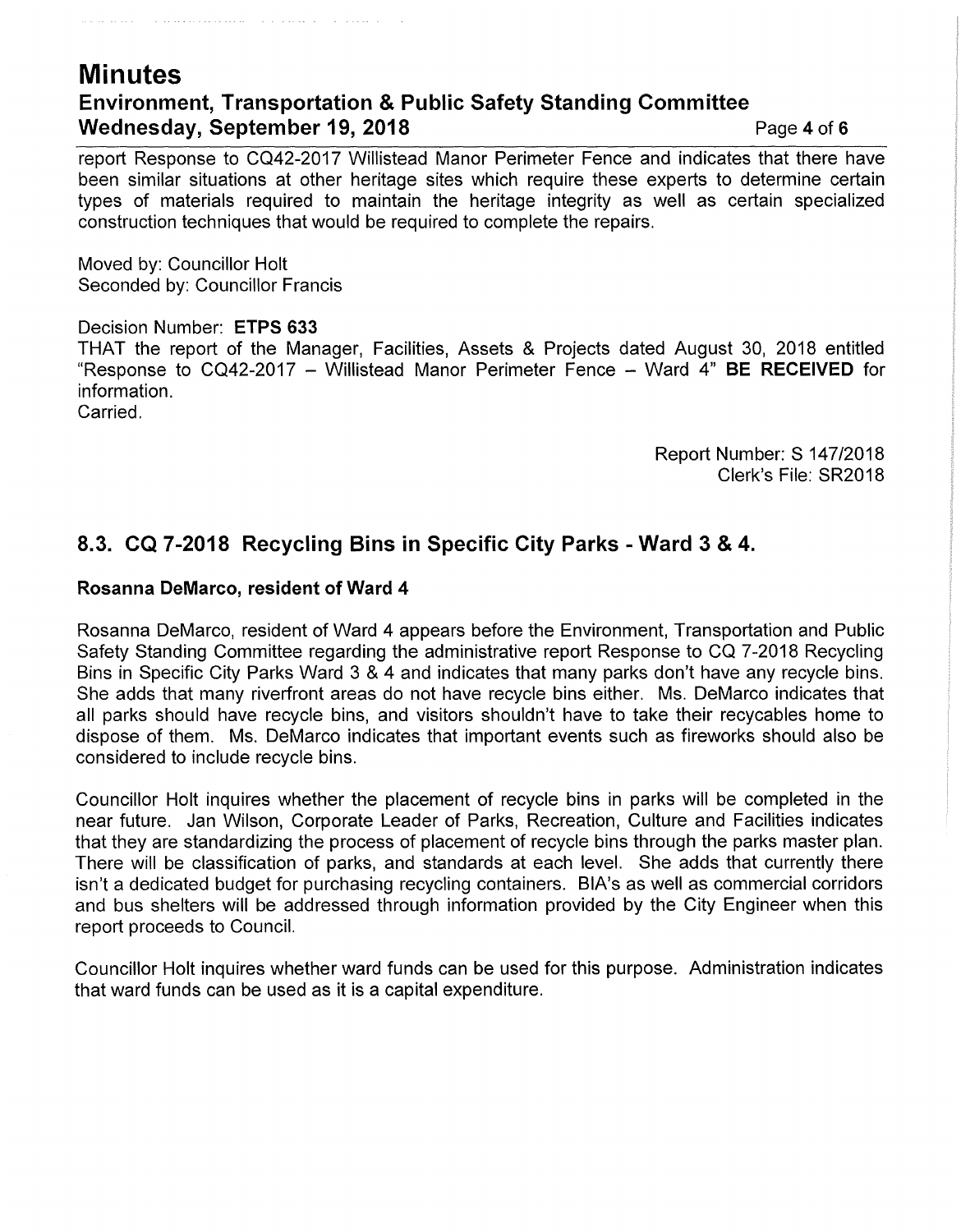## **Minutes Environment, Transportation & Public Safety Standing Committee Wednesday, September 19, 2018 Page 16 <b>Page 5 of 6 Page 16 <b>Page 16 Page 16 Page 16 Page 16 Page 16 Page 16 Page 16 Page 16 Page 16 Page 16 Page 16 Page 16 Page 16 Page 16 Page 16 Page 16**

Moved by: Councillor Holt Seconded by: Councillor Francis

Decision Number: **ETPS 634** 

THAT the report of the Manager of Parks Operations dated August 17, 2018 entitled "CQ?-2018 Recycling Bins in specific City Parks Wards 3 and 4 **BE RECEIVED** for information; and,

THAT Administration **BE DIRECTED** to report back with a detailed analysis addressing Recycling in all Parks & Trails. Carried.

> Report Number: S 149/2018 Clerk's File: SW2018

#### **9. TRANSIT BOARD ITEMS**

#### **9.1. Tunnel Bus Route Change in Detroit**

Councillor Holt inquires whether a survey of users was conducted in order to determine the route. Steve Habrun, Manager of Operations Transit Windsor appears before the Environment, Transportation and Public Safety Standing Committee regarding the administrative report Tunnel Bus Route Change in Detroit and indicates that a survey was undertaken and as a result of that survey minor tweaks were made to the route in certain areas resulting in the current route which has been presented.

Moved by: Councillor Francis Seconded by: Councillor Holt

Decision Number: **ETPS 635** 

That the Environment, Transportation and Public Safety Standing Committee, acting as the Transit Windsor Board of Directors and City Council **APPROVE** the change in the Tunnel Bus routing in Detroit.

Carried.

Report Number: S 148/2018 Clerk's File: MT2018